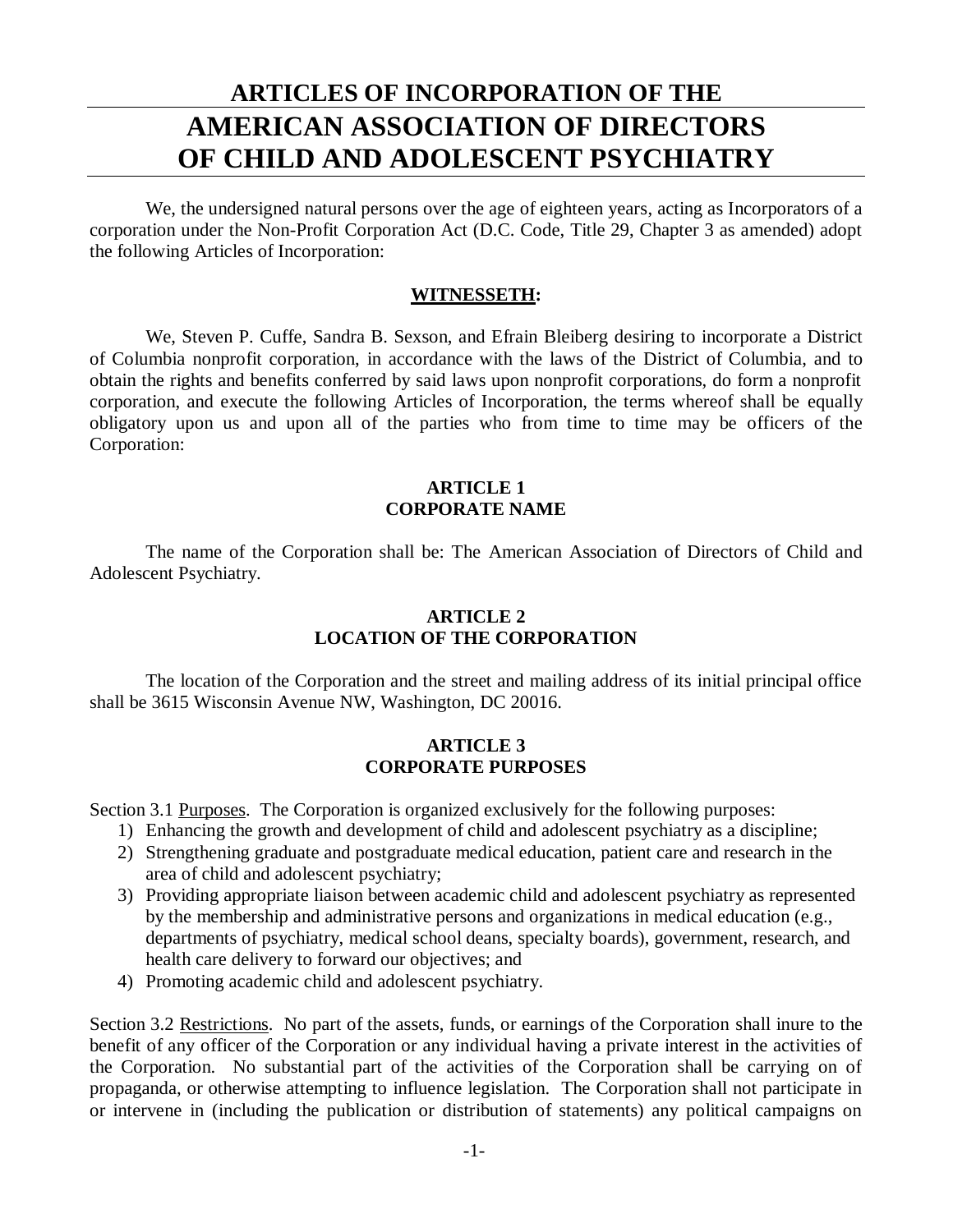behalf of any candidate for public office. The term "funds of the Corporation," as used herein, shall mean and include any properties and money held by the Corporation, including any income accumulated by the Corporation and any proceeds from the sale of any properties sold or otherwise disposed of by the Corporation.

Notwithstanding any other provision of these Articles, the Corporation is organized and shall be operated exclusively for charitable, scientific, literary, religious, or educational purposes, or for the prevention of cruelty to children, as a nonprofit corporation and the Corporation shall not carry on any activities not permitted to be carried on:

(1) By a corporation exempt from federal income tax under Section  $501(c)(3)$  of the Internal Revenue Code of 1986 (or the corresponding provision of any future United States internal revenue law); or

(2) By a corporation contributions to which are deductible under Section 170(c)(2) of the Internal Revenue Code of 1986 (or the corresponding provision of any future United States internal revenue law).

## **ARTICLE 4**

## **REGISTERED OFFICE AND REGISTERED AGENT**

Section 4.3 Registered Office and Registered Agent. The Corporation shall have and continuously maintain in the District of Columbia a registered office and a registered agent. The agent may be an individual resident of the District of Columbia, a domestic entity or a foreign entity authorized to transact business in the District of Columbia, whose business office is identical with the registered office. The name of the Corporation's initial registered agent in the District of Columbia is the American Academy of Child and Adolescent Psychiatry, and the street address of the Corporation's initial registered office in the District of Columbia is 3615 Wisconsin Avenue NW, Washington, DC 20016.

#### **ARTICLE 5 CORPORATE POWERS**

The Corporation shall have and possess all of the powers permitted to nonprofit corporations under the laws of the District of Columbia.

#### **ARTICLE 6 CORPORATE LIFE AND INTERNAL AFFAIRS**

The duration of the Corporation shall be perpetual. The provision for the regulation of the internal affairs of the Corporation shall be in accordance with the Bylaws.

#### **ARTICLE 7 INCORPORATORS**

Section 7.1 Incorporators. Steven P. Cuffe, M.D., University of Florida College of Medicine-Jacksonville, 580 West 8<sup>th</sup> Street, Tower 2, Suite 6005, Jacksonville, FL 32209; Sandra B. Sexson, M.D., Medical College of Georgia, Child, Adolescent & Family Psychiatry Section, 997 St. Sebastian Way, Augusta, GA 30912-2613; and Efrain Bleiberg, M.D., Baylor College of Medicine, 1 Baylor Plaza, Houston, TX 77000, are the incorporators of the Corporation.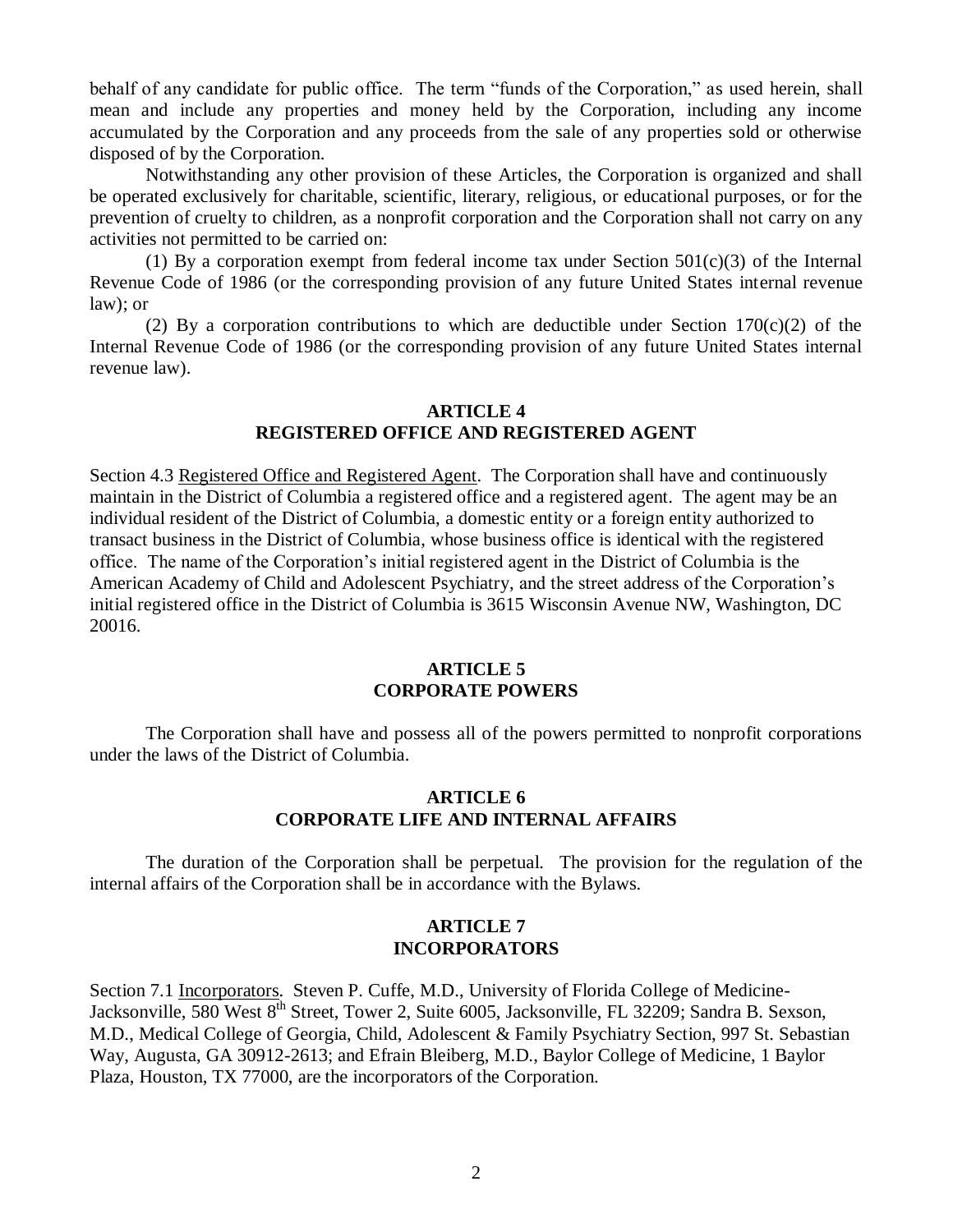#### **ARTICLE 8 INITIAL BOARD OF DIRECTORS**

Section 8.1 Initial Directors. The initial directors shall consist of six persons. The following persons shall be the initial directors of the Corporation and shall serve until their successors are duly elected. The manner in which the directors shall be elected is provided in the Bylaws:

> Name and Residence Address Steven P. Cuffe, M.D. University of Florida College of Medicine- Jacksonville 580 West 8<sup>th</sup> Street, Tower 2, Suite 6005 Jacksonville, FL 32209

> > Sandra B. Sexson, M.D. Medical College of Georgia Child, Adol & Family Psychiatry Section 997 St. Sebastian Way Augusta, GA 30912-2613

Paramjit T. Joshi, M.D. Children's National Medical Center 111 Michigan Avenue, NW Floor 2.5, Rm 700 Washington, DC 20010-2916

> Efrain Bleiberg, M.D. Baylor College of Medicine 1 Baylor Plaza Houston, TX 77000

Albert Jackson Naftel, Jr., M.D. University of North Carolina Dept. of Psychiatry, CB #7160 1st Fl. Neurosciences Hospital Chapel Hill, NC 27599-7160

Ellen Sholevar, M.D. Temple University School of Medicine 100 East Lehigh Avenue Medical Arts Bldg. Suite 105 Philadelphia, PA 19125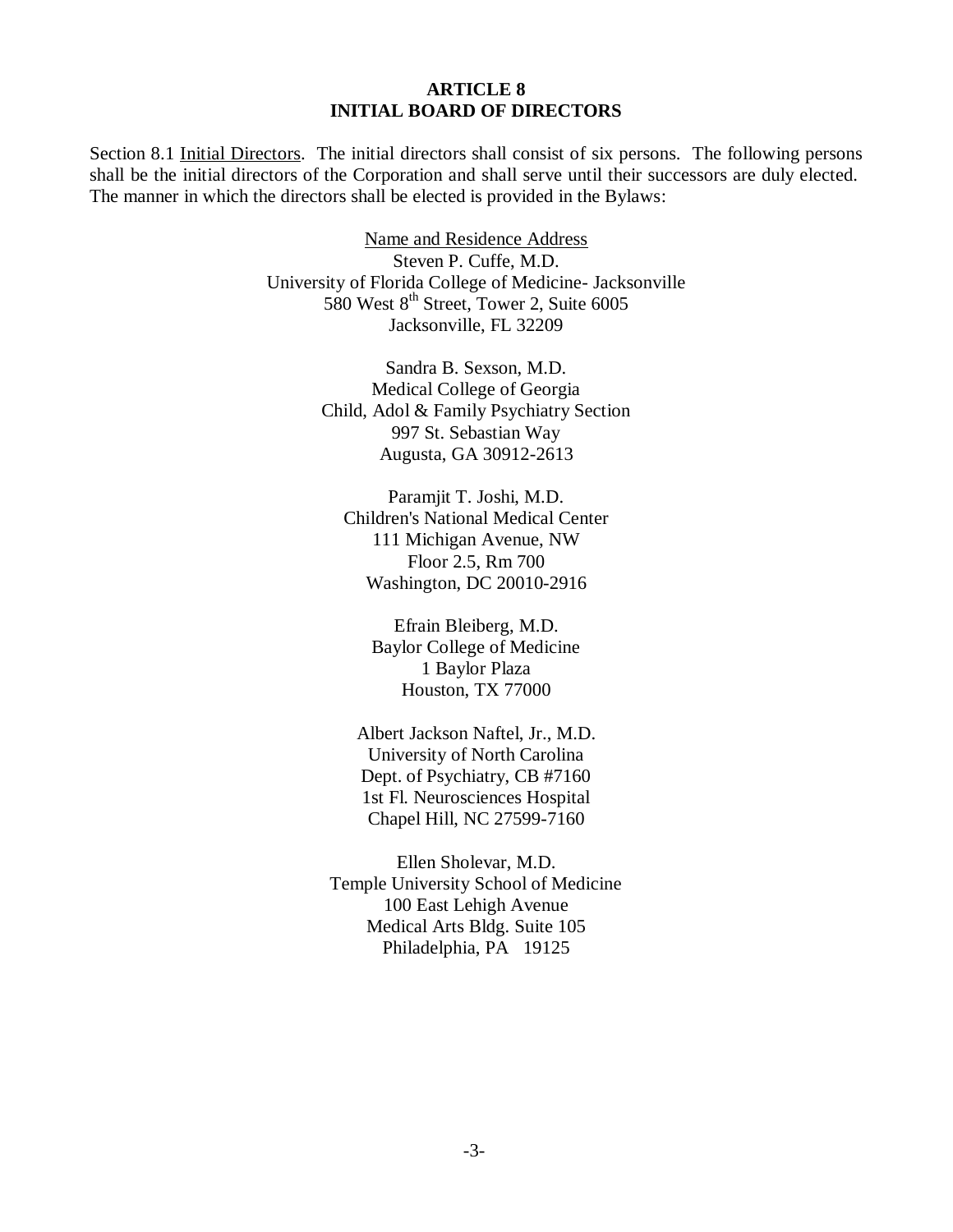## **ARTICLE 9 LIABILITY AND INDEMNIFICATION OF OFFICERS, EMPLOYEES AND AGENTS**

Section 9.1 No Liability to Corporation. No officer, employee, or other agent of the Corporation, and no person serving at the request of the Corporation as a trustee, officer, employee, or other agent of another corporation, partnership, joint venture, trust, or other enterprise, and no heir or other personal representative of any such person, shall be liable to the Corporation for any loss or damage suffered by it on account of an action or omission by such person as a trustee, officer, employee, or other agent if such person acted in good faith and in a manner reasonably believed to be in or not opposed to the best interests of the Corporation, unless with respect to an action or suit by or in the right of the Corporation to procure a judgment in its favor such person shall have been adjudged to be liable for negligence or misconduct in the performance of his or her duty to the Corporation.

#### Section 9.2 Indemnity.

(1) The Corporation shall indemnify each person who was or is a party or is threatened to be made a party to any threatened, pending, or completed civil, criminal, administrative, or investigative action, suit, or proceeding (other than an action by or in the right of the Corporation), by reason of the fact that such person is or was an officer, employee, or agent of the Corporation or is or was serving in such capacity at the request of the Corporation or in any other corporation, partnership, joint venture, trust, or other enterprise, against expenses, attorneys' fees, judgments, fines and amounts paid in settlement, actually and reasonably incurred by such person in connection with such action, suit, or proceeding, if such person acted in good faith and in a manner he or she reasonably believed to be in or not opposed to the best interests of the Corporation, and, with, respect to any criminal action or proceeding, had no reasonable cause to believe that his or her conduct was unlawful. The termination of any action, suit, or proceeding by judgment, order, settlement, conviction, or upon a plea of nolo contendere or its equivalent shall not, by itself, create a presumption that such person did not act in good faith and in a manner which such person reasonably believed to be in or not opposed to the best interests of the Corporation and, with respect to any criminal action or proceeding, had reasonable cause to believe that his or her conduct was unlawful.

(2) The Corporation shall indemnify each person who was or is a party or is threatened to be made a party to any threatened, pending, or completed action, suit, or proceeding, by or in the right of the Corporation by reason of the fact that such person is or was an officer, employee, or agent of the Corporation, or is or was serving in such capacity at the request of the Corporation in any other corporation, partnership, joint venture, trust, or other enterprise against expenses and attorneys' fees actually and reasonably incurred by such person in the defense of settlement of such action or suit if such person acted in good faith and in a manner he or she reasonably believed to be in or not opposed to the best interests of the Corporation; provided that no indemnification shall be made in respect of any claim, issue, or matter as to which such person is adjudged to be liable for negligence or misconduct in the performance of his or her duty to the Corporation unless and only to the extent that the court in which such action or suit was brought determines upon application that, despite the adjudication of liability but in view of all of the circumstances of the case, such person is fairly and reasonably entitled to indemnity for such expenses and attorneys' fees which such court deems proper.

(3) To the extent that a person seeking indemnification under Section 9.2(1) or 9.2(2) above has been successful on the merits or otherwise in defense of any action, suit, or proceeding, or any claim, issue, or matter therein, the Corporation shall indemnify such person against expenses and attorneys' fees actually and reasonably incurred in connection therewith.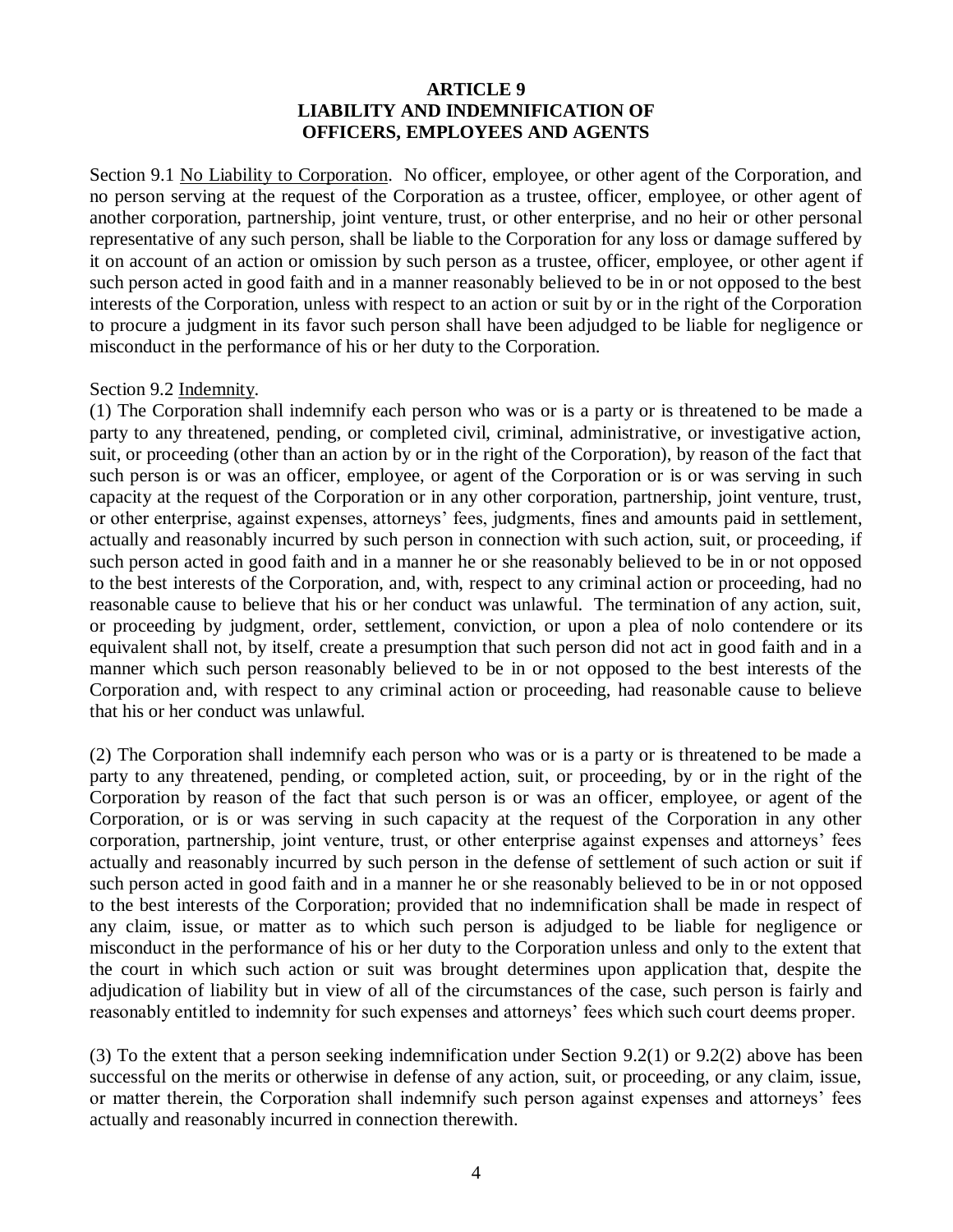(4) The Corporation shall make indemnification payments to or on behalf of the person seeking them only if authorized in the specific case upon a determination that indemnification of such person is proper because such person meets the applicable standards of conduct set forth in Section 9.2(1) or 9.2 (2) above. Such determination may be made (a) by the officers of the Corporation by a majority vote of a quorum consisting of officers who were not parties to such action, suit, or proceeding, or (b) if such quorum is not obtainable, or if a quorum of disinterested officers so directs, by independent legal counsel in a written opinion to the Corporation, or (c) by the court in which such action, suit, or proceeding was pending upon application made by the Corporation or the person seeking indemnification or the attorney or such other person rendering services in connection with the defense, whether or not such application is opposed by the Corporation.

(5) The officers of the Corporation shall authorize payment in advance of final disposition of an action, suit, or proceeding for the expenses and attorneys' fees incurred by a person seeking indemnification under Section 9.2(1) or 9.2(2) above, provided that such person delivers a written undertaking to repay such amount unless it is ultimately determined that such person is entitled to be indemnified under this Section 9.2.

(6) The indemnification provided in this Section 9.2 shall not be deemed exclusive of any other rights to which those seeking indemnification are entitled under any bylaw, agreement, vote of disinterested officers or otherwise, both as to action in a person's official capacity and as to action in another capacity while holding such office, and shall continue as to a person who ceases to be an officer, employee, or agent, and shall inure to the benefit of his or her heirs, executors, and administrators.

(7) The Corporation may purchase and maintain insurance on behalf of any person described in Section 9.2(1) or 9.2(2) above against any liability asserted against or incurred by such person in any such capacity or arising out of his or her status as such, whether or not the Corporation would have the power to indemnify the person against such liability under this Section 8.2.

(8) This Section 9.2 shall be effective with respect to any person who is a officer, employee, or agent of the Corporation or is serving in such capacity at the request of the Corporation in any other corporation, partnership, joint venture, trust, or other enterprise, at any time on or after the effective date of these Articles of Incorporation with respect to any action, suit, or proceeding pending on or after that date against such person based upon his or her acting in such capacity before or after that date.

#### **ARTICLE 10 MEMBERSHIP**

The Corporation shall have members. All members shall have voting rights. The qualifications of such members shall be as stated in the Bylaws.

#### **ARTICLE 11 NON-PROFIT**

The Corporation is not organized for profit and it will not issue any stock, and no part of its assets, income, or earnings shall be distributed to its officers, employees, or agents, except for services actually rendered to the Corporation. Provided, however, that the Corporation shall be empowered to make payments and distributions in furtherance of the purposes for which it is organized and operated.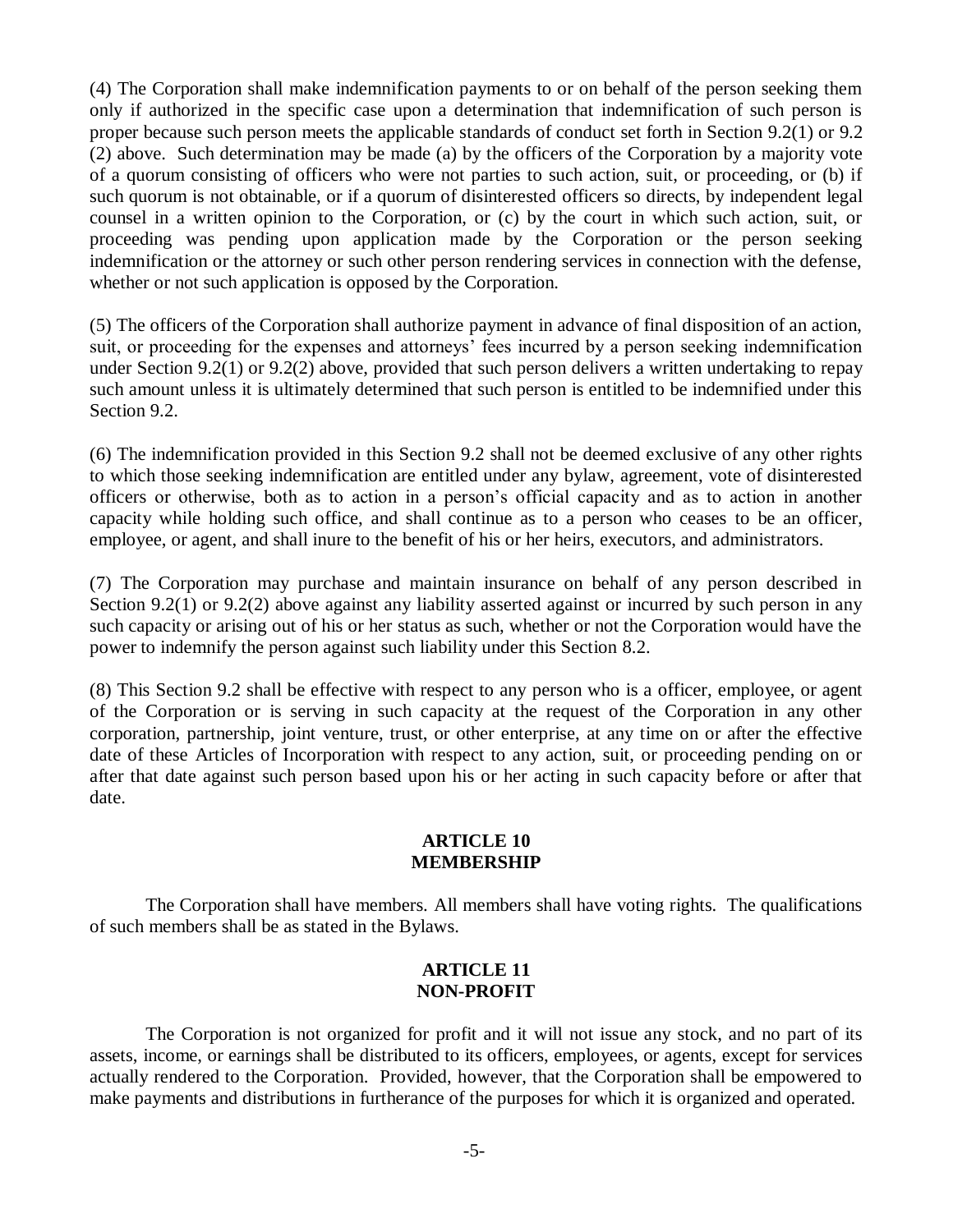#### **ARTICLE 12 CORPORATE LIABILITY**

The property of the Corporation shall alone be liable in law for the debts and liabilities of the Corporation. The officers of the Corporation shall incur no personal liability for said debts and liabilities by reason of such position.

#### **ARTICLE 13 CORPORATE DISSOLUTION**

If the Corporation shall cease to exist or shall be dissolved, all property and assets of the Corporation of every kind, after payment of its just debts, shall be distributed only to one or more public agencies, organizations, corporations, trusts, or foundations having like purposes and organized and operated exclusively for charitable, scientific, literary, religious, or educational purposes, or for the prevention of cruelty to children, no part of whose assets, income, or earnings may be used for dividends or otherwise withdrawn or distributed to or inure to the benefit of any private individual and the activities of which do not include participation or intervention (including the publication or distribution of statements) in any political campaign on behalf of any candidate for public office. In no event shall any distribution be made to any organization unless it qualifies as a tax-exempt organization under Section 501(c)(3) of the Internal Revenue Code of 1986 (or the corresponding provision of any future United States internal revenue law) with purposes similar or related to those of the Corporation.

#### **ARTICLE 14 BYLAWS**

Section 13.1 Adoption. The Bylaws of the Corporation shall be adopted by the membership of the Corporation in accordance with the Bylaws.

#### **ARTICLE 15 BYLAWS AMENDMENTS**

#### Section 15.1

Amendments to these Bylaws may be proposed to or by Executive Committee in the manner provided by law. After a majority of Executive Committee members vote in favor of submitting a proposed amendment to the entire eligible membership, a two-thirds vote of eligible members who respond to a mail or electronic ballot or two-thirds vote of eligible members present at the business meeting of the annual meeting of the Corporation shall be required for passage.

#### Section 15.2

Amendments to these Bylaws in the manner of the law may also be proposed at the business meeting of the annual meeting of the corporation through submission of a written petition that contains the names and signatures of at least  $1/10<sup>th</sup>$  of the entire eligible membership. Amendments proposed in this manner shall then be submitted to the entire eligible membership by mail or electronic ballot. A twothirds vote of eligible members who respond to a mail or electronic ballot shall be required for passage.

We certify under the penalties of the District of Columbia statutes, that we have read the above statements and that the same are true and correct.